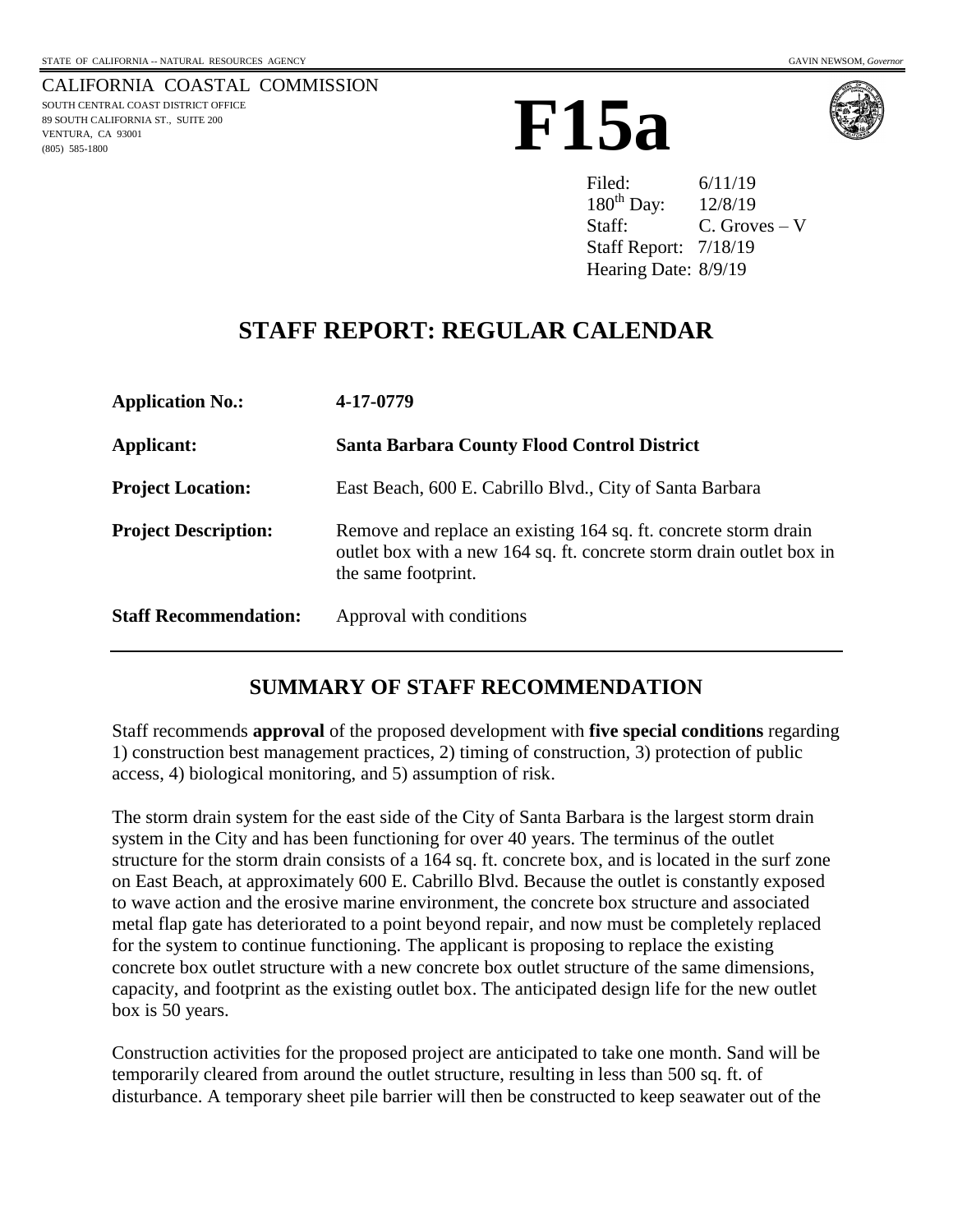construction site. The existing concrete outlet box will be demolished and removed, and a new, identical outlet box will be constructed. Subsequently, the sheet pile barrier will be removed and any displaced sand around the outlet structure will be replaced. The applicant anticipates that heavy equipment such as a bulldozer, excavator, loader, work truck, and crane may be used to perform the work. Fueling and staging will take place in a paved area covering 6 parking spaces in the East Beach parking lot, located approximately 2,000 feet east of the worksite.

Because the proposed project involves construction activities and the use of heavy machinery on the beach, it has the potential to impact coastal water quality and marine resources. Thus, staff recommends Special Condition One (1) to require the use of construction Best Management Practices, which will ensure that potential impacts to marine resources are minimized.

The proposed staging and construction sites for the project include the public beach parking lot and the public beach that are used by the public for access and recreation. In order to protect this public access, staff recommends Special Condition Two (2), which limits the timing of construction to avoid the peak beach use season. Special Condition Three (3) has also been included to minimize the area of public beach and parking area that is closed by construction activities.

In order to protect sensitive wildlife species and habitats that may occur in the area near the project site, staff recommends Special Condition Two (2), which limits the timing of construction in order to avoid the nesting and breeding seasons of sensitive species. Special Condition Four (4) has also been included to require biological monitoring before and during construction, to ensure that any potential impacts to sensitive species are effectively avoided.

Finally, Special Condition Five (5) requires the applicant to assume all risk associated with the permitted development, which is located in an area that is subject to numerous coastal hazards.

With the special conditions described above, the Commission staff believes the project will be carried out consistent with Coastal Act policies related to marine and biological resources, public access, hazards, and water quality. The Commission staff recommends the Commission approve CDP Application No. 4-17-0779 as conditioned. The standard of review is the Chapter 3 policies of the Coastal Act. The motion and resolution to act on this staff recommendation follow below on page 4.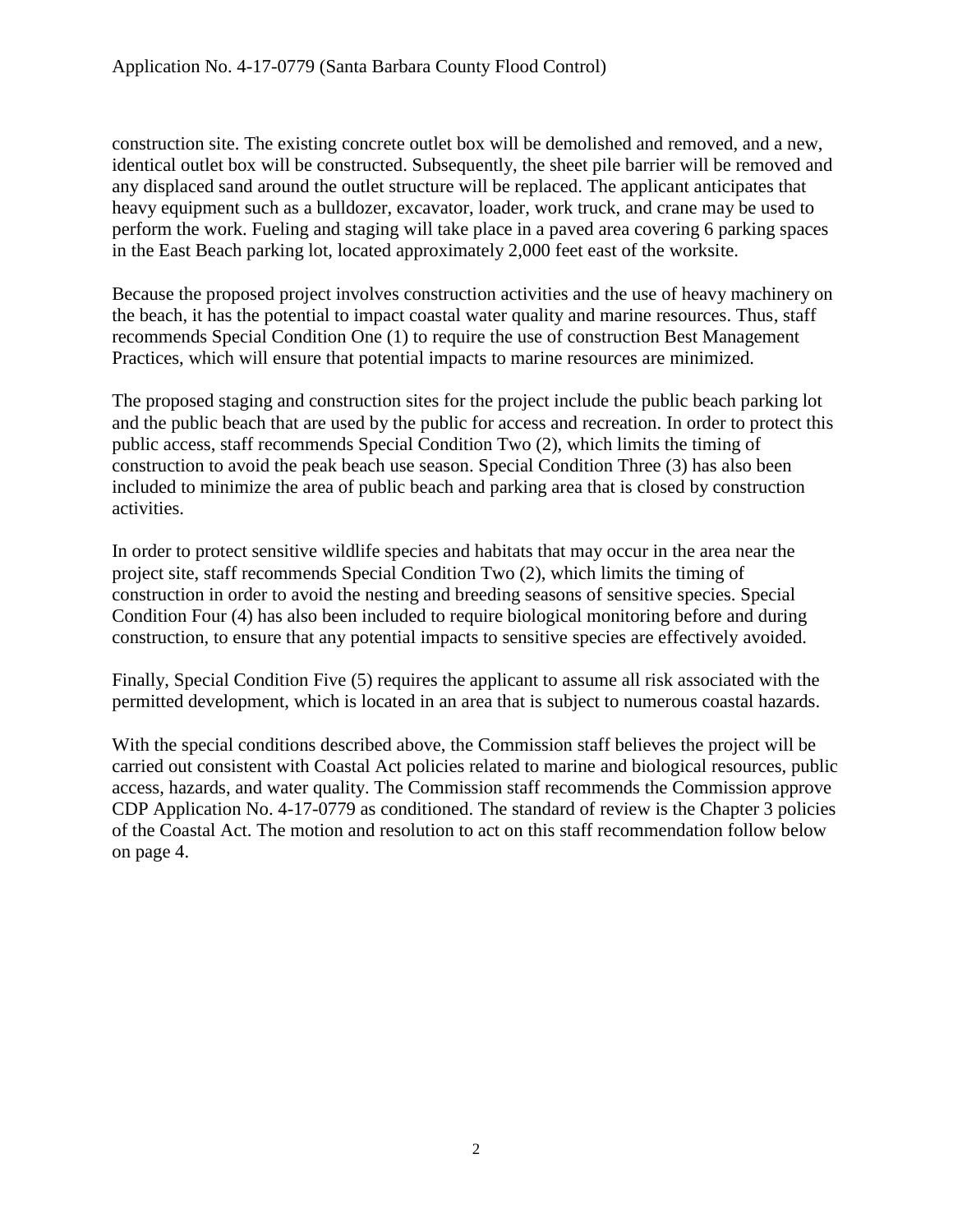# **TABLE OF CONTENTS**

# **APPENDICES**

Appendix 1 Substantive File Documents

# **[EXHIBITS](https://documents.coastal.ca.gov/reports/2019/8/f15a/f15a-8-2019-exhibits.pdf)**

| Exhibit 1        | <b>Vicinity Map</b>                    |
|------------------|----------------------------------------|
| Exhibit 2        | <b>Aerial Photograph of East Beach</b> |
| Exhibit 3        | Photographs of the Existing Outlet     |
| <b>Exhibit 4</b> | <b>Site Plans</b>                      |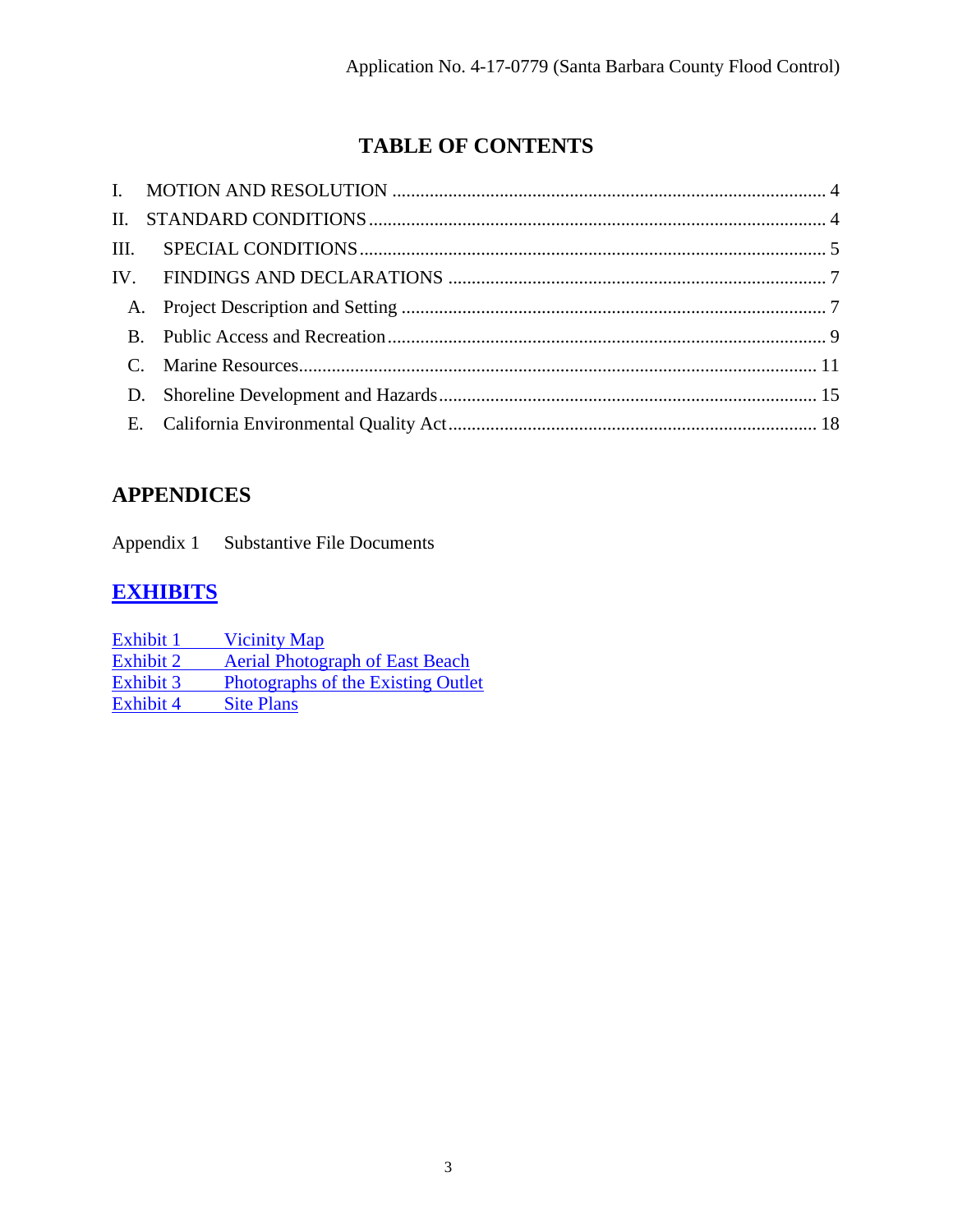## <span id="page-3-0"></span>**I. MOTION AND RESOLUTION**

### **Motion:**

*I move that the Commission approve Coastal Development Permit Application No. 4-17- 0779 pursuant to the staff recommendation.*

### **Staff Recommendation of Approval:**

Staff recommends a **YES** vote. Passage of this motion will result in approval of the permit as conditioned and adoption of the following resolution and findings. The motion passes only by an affirmative vote of a majority of the Commissioners present.

## **Resolution:**

*The Commission hereby approves a coastal development permit for the proposed development and adopts the findings set forth below on the grounds that the development as conditioned will be in conformity with the policies of Chapter 3 of the Coastal Act. Approval of the permit complies with the California Environmental Quality Act because either 1) feasible mitigation measures and/or alternatives have been incorporated to substantially lessen any significant adverse effects of the development on the environment, or 2) there are no further feasible mitigation measures or alternatives that would substantially lessen any significant adverse impacts of the development on the environment.*

## <span id="page-3-1"></span>**II. STANDARD CONDITIONS**

- **1. Notice of Receipt and Acknowledgment.** The permit is not valid and development shall not commence until a copy of the permit, signed by the permittee or authorized agent, acknowledging receipt of the permit and acceptance of the terms and conditions, is returned to the Commission office.
- **2. Expiration.** If development has not commenced, the permit will expire two years from the date on which the Commission voted on the application. Development shall be pursued in a diligent manner and completed in a reasonable period of time. Application for extension of the permit must be made prior to the expiration date.
- **3. Interpretation.** Any questions of intent or interpretation of any condition will be resolved by the Executive Director or the Commission.
- **4. Assignment.** The permit may be assigned to any qualified person, provided assignee files with the Commission an affidavit accepting all terms and conditions of the permit.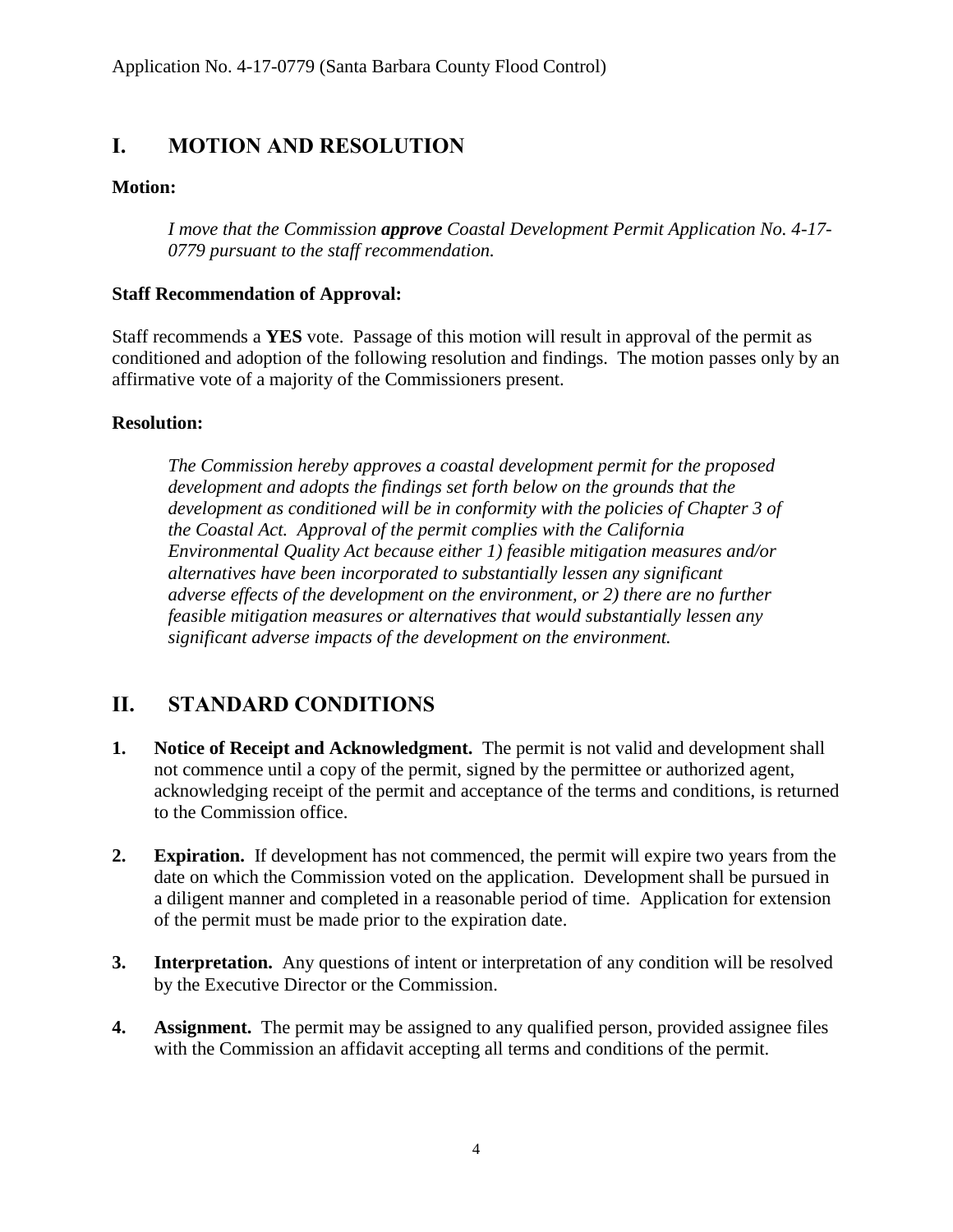**5. Terms and Conditions Run with the Land.** These terms and conditions shall be perpetual, and it is the intention of the Commission and the permittee to bind all future owners and possessors of the subject property to the terms and conditions.

## <span id="page-4-0"></span>**III. SPECIAL CONDITIONS**

## **1. Construction Best Management Practices**

It shall be the applicant's responsibility to assure that the following occurs during all project operations:

- A. Prior to the commencement of construction, the limits of the work areas and staging areas shall be delineated in cooperation with a qualified biologist, limiting the potential area affected by construction and ensuring that all environmentally sensitive habitats adjacent to construction areas are avoided during construction. All vehicles, equipment and materials stockpiles shall be restricted to pre-established work areas and haul routes and to established or designated staging areas. Clearing shall be limited to the minimal footprint necessary and for the shortest time necessary to avoid impacts to environmentally sensitive habitat areas and coastal waters. Construction equipment and vehicles shall remain as high on the upper beach as possible and avoid contact with ocean waters to the maximum extent feasible during construction. Disturbance to beach wrack shall also be minimized to the maximum extent feasible.
- B. Best Management Practices (BMPs) shall be designed to control erosion from the disturbed area and prevent sediment and potential pollutants from entering coastal waters and/or native habitat plant communities during construction activities. The BMPs shall be implemented prior to or concurrent with construction and maintained throughout the project. The use of temporary erosion and sediment control products (such as fiber rolls, erosion control blankets, mulch control netting, and silt fences) that incorporate plastic netting (such as polypropylene, nylon, polyethylene, polyester, or other synthetic fibers) shall be avoided, to minimize wildlife entanglement and plastic debris pollution.
- C. Temporary stockpiles of excavated sediment should be protected with geo-fabric or other appropriate cover. Permanent stockpiling of excavated material on site shall not be allowed. Any and all debris resulting from construction activities shall be removed from the beach prior to the end of each work day. All excavated beach sand shall be redeposited on the beach and graded to natural beach contours at the end of construction.
- D. During construction, all trash shall be properly contained, removed from the worksite, and disposed of on a regular basis. No construction materials, debris, or waste shall be placed or stored where it may be subject to wave or tidal erosion and dispersion. Any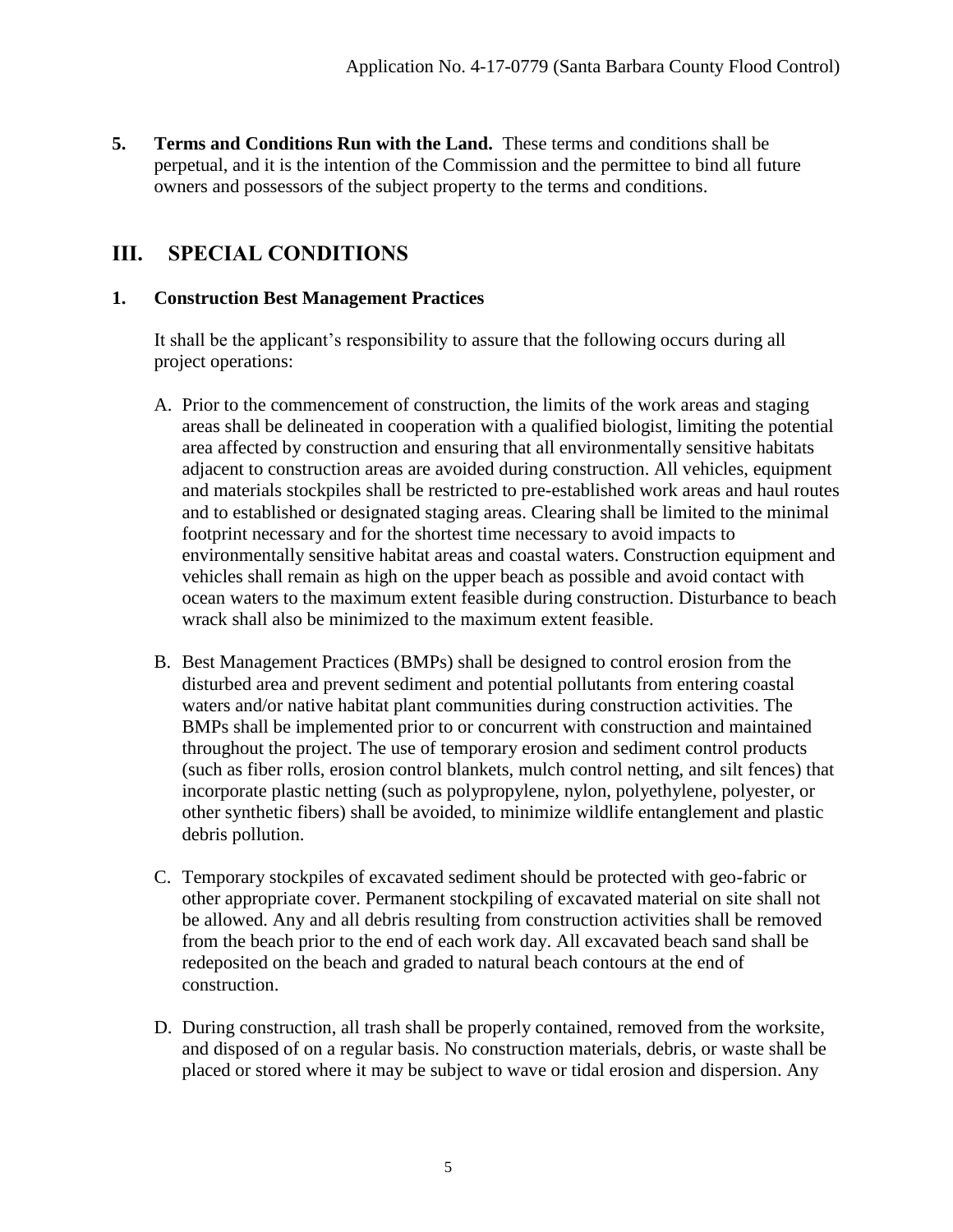debris inadvertently discharged into coastal waters shall be recovered immediately and disposed of consistent with the requirements of this coastal development permit.

- E. Any fueling and maintenance of construction equipment shall occur within designated staging areas. Mechanized heavy equipment and other vehicles used during the construction process shall not be refueled or washed within 100 feet of coastal waters.
- F. Fuels, lubricants, and solvents shall not be allowed to enter coastal waters. Hazardous materials management equipment including oil containment booms and absorbent pads shall be available immediately on-hand at the project site, and a registered firstresponse, professional hazardous materials clean-up/remediation service shall be locally available on call. Any accidental spill shall be rapidly contained and cleaned up.

### **2. Timing of Construction**

In order to avoid impacts to sensitive wildlife species as well as public recreation, all project operations on the beach shall be prohibited from March 1 through September 2. This includes staging, construction of the sheet pile barrier, removal of the existing outlet box, construction of the new outlet box, and removal of the sheet pile barrier. In addition, all work shall take place during daylight hours, and lighting of the beach is prohibited.

### **3. Protection of Public Access**

Public access shall be protected throughout the duration of project construction by complying with the following:

- A. Beach area closures during construction shall be minimized and limited to the area immediately adjacent to the storm drain outlet project site. Safe public access to and along the beach and recreation facilities around the project site, including the multimodal pedestrian path, shall remain open and available for public use during construction operations.
- B. Use of public parking areas for staging and storage of construction equipment, materials and parking of construction staff vehicles shall be minimized to the extent feasible, shall not exceed a total of 6 parking spaces and shall not reduce the current number of ADA-compliant parking spaces.

### **4. Biological Monitoring**

At least two (2) weeks prior to commencement of any work, the applicant shall retain the services of a qualified biologist or environmental resource specialist with appropriate qualifications acceptable to the Executive Director. Project activities shall be carried out consistent with the following: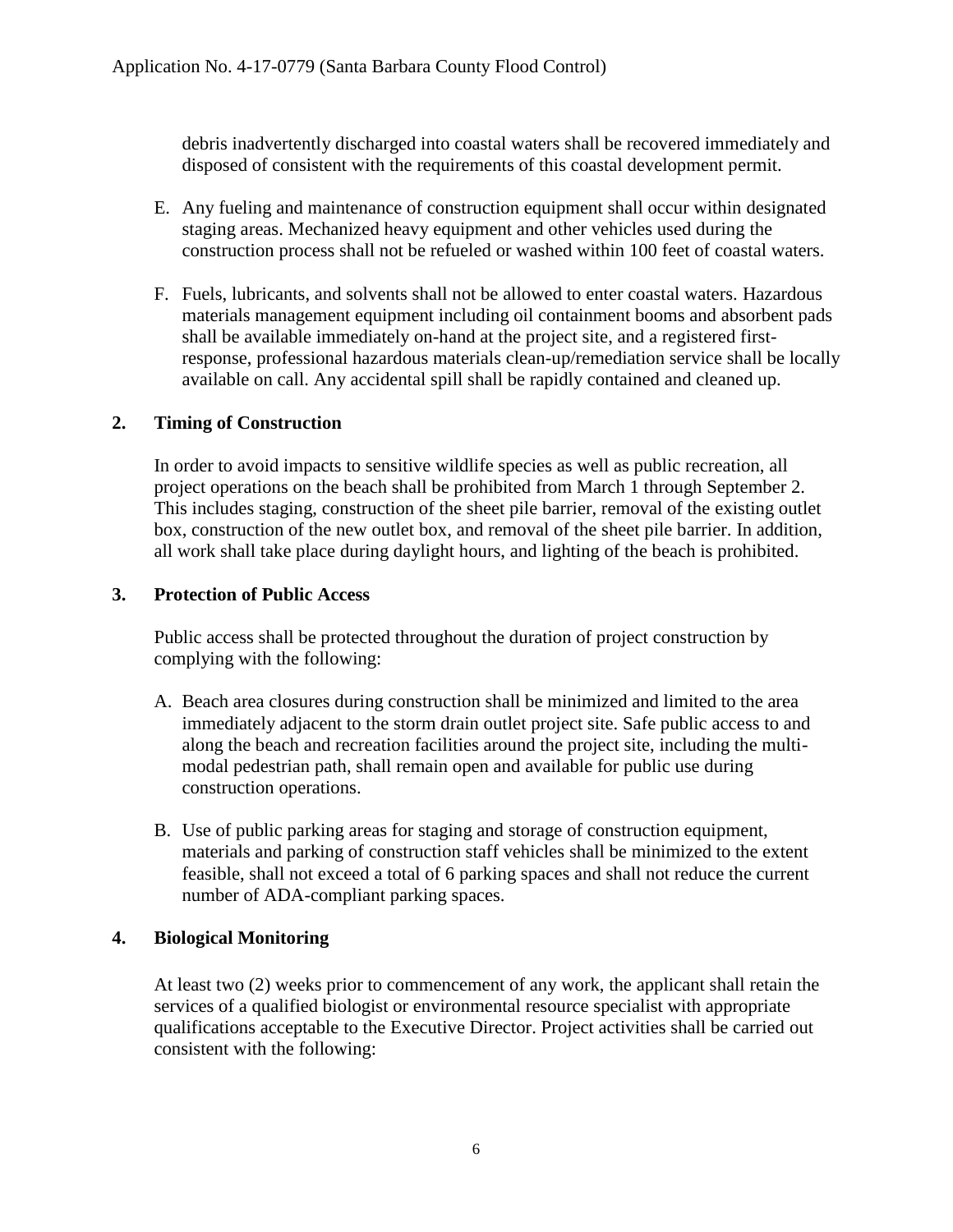- A. The environmental resource specialist shall conduct a survey of the project site one week prior to all work to ensure that initiation of work will not impact any sensitive species or habitats and shall survey the project site each day prior to commencement of any demolition or construction activities to determine whether any sensitive wildlife species are present. The results of these surveys shall be submitted for the review and approval of the Executive Director. In the event that any sensitive wildlife species are present on the project site, no construction activities shall occur until any and all sensitive species have left the project area or its vicinity, to ensure adverse effects to such resources are avoided. If the presence of any such sensitive species requires review by other resource agencies, such as the United States Fish and Wildlife Service and/or the California Department of Fish and Wildlife, then no development activities shall be allowed or continue until any such authorizations are received. Project activities shall resume only upon written approval of the Executive Director.
- B. The environmental resource specialist shall require the applicant to cease work should any breach in permit compliance occur or if any unforeseen sensitive habitat issues arise. The environmental resource specialist shall immediately notify the Executive Director if activities outside of the scope of this coastal development permit occur. If significant impacts or damage occur to sensitive wildlife species or sensitive habitat, the applicant shall be required to create a program to adequately mitigate such impacts and to restore the respective habitat if necessary. This program shall then be processed as an amendment to this coastal development permit.

## **5. Assumption of Risk, Waiver of Liability and Indemnity**

By acceptance of this permit, the applicant acknowledges and agrees (i) that the site may be subject to hazards from storm waves, surges, erosion, and flooding; (ii) to assume the risks to the applicant and the property that is the subject of this permit of injury and damage from such hazards in connection with this permitted development; (iii) to unconditionally waive any claim of damage or liability against the Commission, its officers, agents, and employees for injury or damage from such hazards; and (iv) to indemnify and hold harmless the Commission, its officers, agents, and employees with respect to the Commission's approval of the project against any and all liability, claims, demands, damages, costs (including costs and fees incurred in defense of such claims), expenses, and amounts paid in settlement arising from any injury or damage due to such hazards.

*Prior to issuance of the Coastal Development Permit*, the applicant shall submit a written agreement, in a form and content acceptable to the Executive Director, incorporating all of the above terms of this condition.

## <span id="page-6-0"></span>**IV. FINDINGS AND DECLARATIONS**

## <span id="page-6-1"></span>**A. PROJECT DESCRIPTION AND SETTING**

The storm drain system for the east side of the City of Santa Barbara was constructed by the Santa Barbara County Flood Control District in 1977 and the system conveys storm water and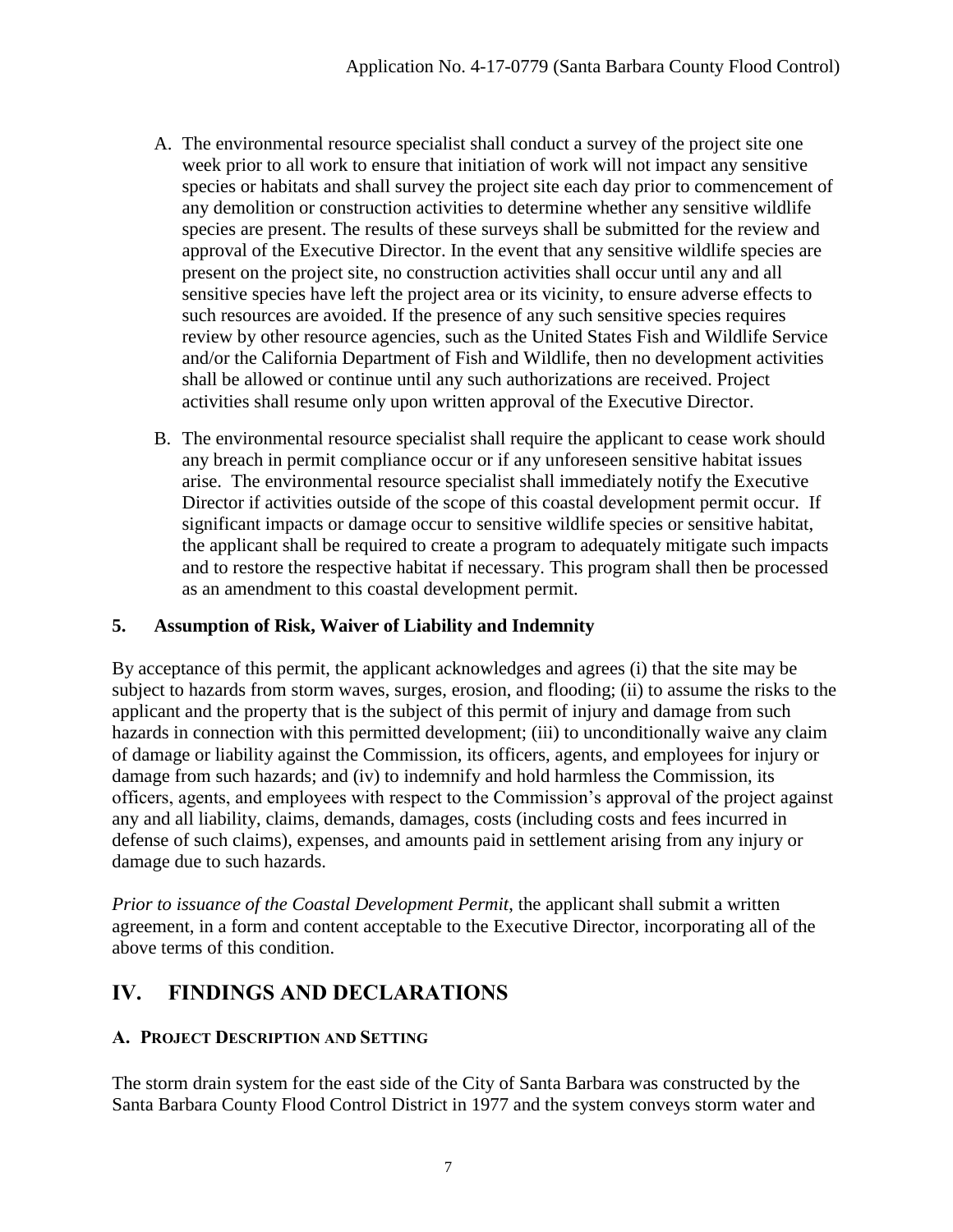discharges it into the Pacific Ocean through a concrete outlet structure located at East Beach in Santa Barbara, at approximately 600 E. Cabrillo Blvd (Exhibits 1 and 2). The outlet is located on the sandy beach and in an area below the mean high tide line that was granted to the City of Santa Barbara by the California State Lands Commission. The City of Santa Barbara and Santa Barbara County Flood Control District then executed a joint exercise of powers agreement in 1976 to create the Santa Barbara Eastside Storm Water Control Authority, which was authorized to construct and maintain the storm drain system.

East Beach is a relatively wide, sandy beach that is frequented by both residents and tourists, and there are several visitor-serving facilities near the outlet structure. The City of Santa Barbara maintains a multi-modal pedestrian path that runs parallel to the shore approximately 100 ft. behind the outlet structure, and a public restroom is located approximately 250 ft. northwest of the outlet. A public parking lot for East Beach is located approximately 2,000 ft. east of the outlet. Cabrillo Pavilion is located just beyond the parking lot, approximately 2,800 ft. east of the outlet. Stearns Wharf is located approximately 3,200 ft. west of the outlet.

The terminus of the existing outlet structure is located within the surf zone and consists of an 11 ft.-9 in. by 14 ft. (164 sq. ft.) concrete box that contains a metal flap gate and a concrete overflow structure above the flap gate (Exhibit 3). The flap gate prevents beach sand from intruding into the system, and opens to allow water discharge when sufficient pressure builds up in the system. In the event that beach sand does build up against the flap gate, thereby closing the system, the concrete overflow structure is designed to allow the pressurized water in the system to bypass the flap gate and flush the sand from in front of the flap gate. Once enough sand is flushed away, the back pressure opens the flap gate. This outlet structure design has worked well during the approximately 40 years that the system has been in operation.

Because the outlet is constantly exposed to wave action and the erosive marine environment, the County Flood Control District has indicated that the concrete box structure and metal flap gate of the storm drain outlet has deteriorated to a point beyond repair, and now must be completely replaced for the system to continue functioning. The applicant has proposed to replace the existing concrete box outlet structure with a new concrete box outlet structure of the same dimensions, capacity, and footprint as the existing outlet (Exhibit 4). The anticipated design life for the new outlet box is approximately 50 years.

Construction activities for the proposed project are anticipated to take one month. Because the system must be dewatered and construction cannot take place when the outlet is open and actively discharging water, all construction activities must take place outside of the rainy season (approximately November – March). Sand will be temporarily cleared from around the outlet structure, resulting in less than 500 sq. ft. of disturbance. A temporary sheet pile barrier will then be constructed to keep seawater out of the construction site. If seawater does enter the construction site, it will be pumped back into the ocean. The existing outlet structure will be demolished and removed, and a new, identical outlet structure will be constructed. Subsequently, the sheet pile barrier will be removed and any displaced sand around the outlet structure will be replaced. The applicant anticipates that heavy equipment such as a bulldozer, excavator, loader, work truck, and crane may be used to perform the work. Fueling and staging will take place in a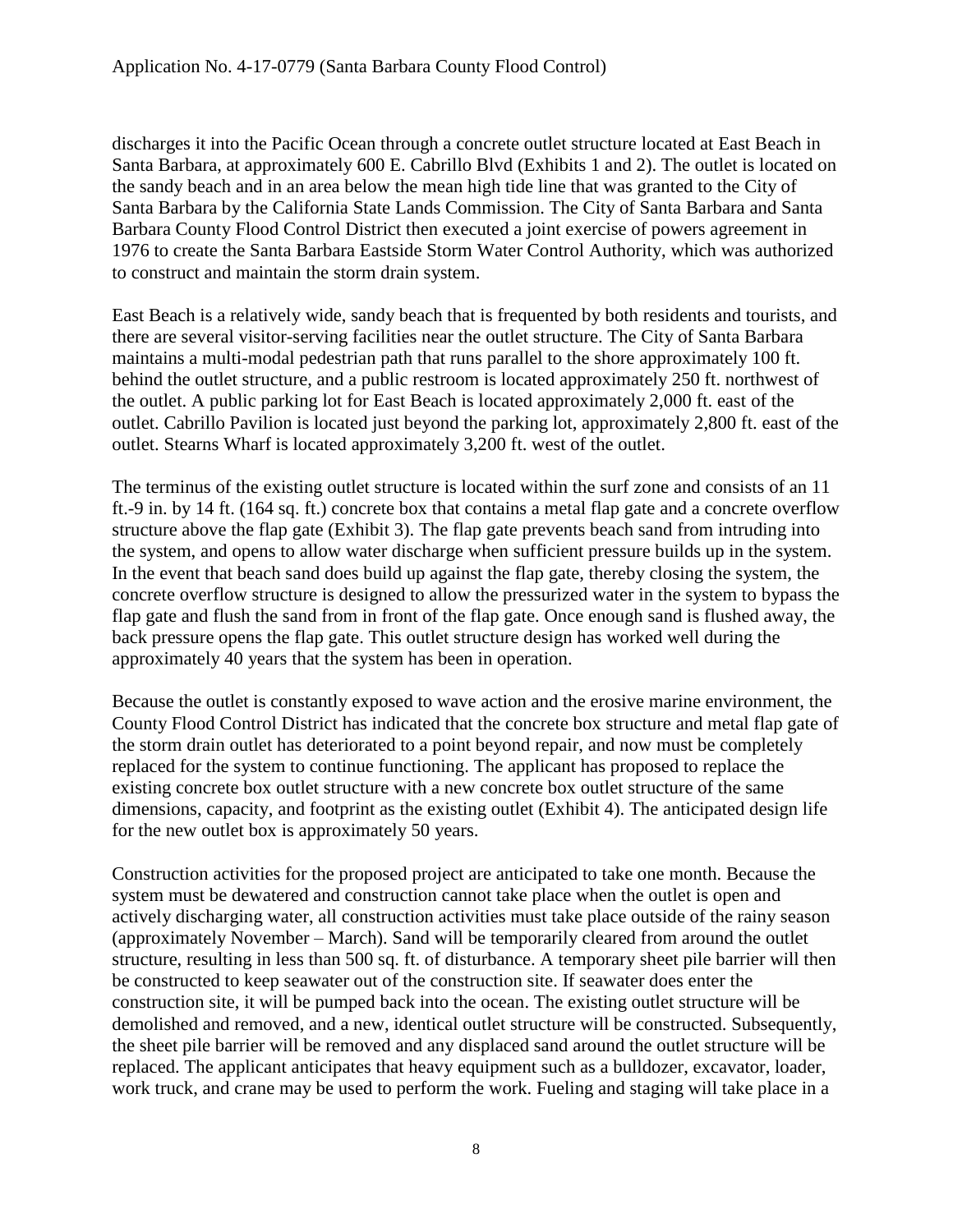paved area covering 6 parking spaces in the East Beach parking lot, located approximately 2,000 feet east of the worksite. The proposed project is not considered repair and maintenance work that is exempt from the requirement of a coastal development permit pursuant to Section 30610(d) of the Coastal Act and Section 13252 of the California Code of Regulations because the location of work on the beach and in the surf zone, and the use of mechanized equipment on the beach to conduct the work may involve a significant risk of adverse environmental impacts.

Although the Commission has previously certified a Local Coastal Program for the City of Santa Barbara, the proposed project is located in an area subject to tidal action where the Commission has retained jurisdiction over the issuance of coastal development permits. The Commission's standard of review for the proposed development is the Chapter 3 policies of the Coastal Act.

## <span id="page-8-0"></span>**B. PUBLIC ACCESS AND RECREATION**

Section 30210 of the Coastal Act states:

*In carrying out the requirement of Section 4 of Article X of the California Constitution, maximum access, which shall be conspicuously posted, and recreational opportunities shall be provided for all the people consistent with public safety needs and the need to protect public rights, rights of private property owners, and natural resource areas from overuse.*

Section 30211 of the Coastal Act states:

*Development shall not interfere with the public's right of access to the sea where acquired through use or legislative authorization, including, but not limited to, the use of dry sand and rocky coastal beaches to the first line of terrestrial vegetation.*

Section 30221 of the Coastal Act states:

*Oceanfront land suitable for recreational use shall be protected for recreational use and development unless present and foreseeable future demand for public or commercial recreational activities that could be accommodated on the property is already adequately provided for in the area.*

Coastal Act Sections 30210, 30211, and 30221 mandate that maximum public access and recreational opportunities be provided on oceanfront land, and that development not interfere with the public's right to access the coast. The existing storm drain outlet box is located within the surf zone on East Beach, which is utilized by visitors of both local and regional origin. In its current location within the surf zone, access along the beach is available on the dry sand behind the outlet box. Access is also sometimes available seaward of the outlet box, depending on the level of the tide and the operational status of the outlet (i.e. whether the flap gate is open and water is being discharged). Since the outlet is proposed to be replaced in the same location, existing public access is not anticipated to change. Any effects of sea level rise on East Beach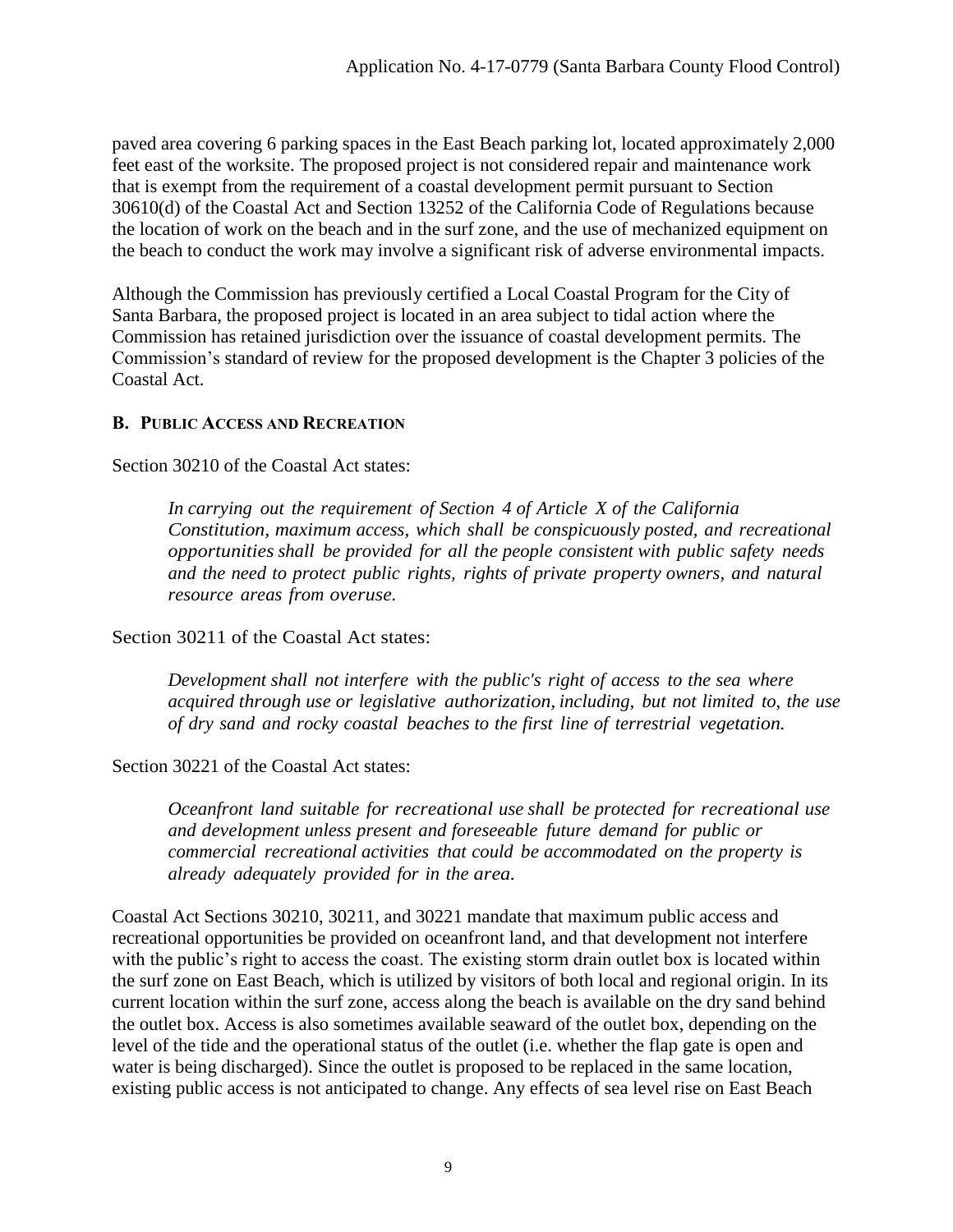(which are discussed in more detail below) will result in the outlet being located further into the water, allowing the public lateral beach access behind the outlet box.

The construction of the proposed project will involve the use of heavy machinery on the beach for demolition of the existing outlet box and construction of the new outlet box. The equipment proposed to be used includes bulldozers, excavators, loaders, work trucks, and cranes. Fueling and construction staging will take place in a portion of the paved East Beach public parking lot located approximately 2,000 feet to the east of the worksite. Staging will occupy a total of six (6) parking spaces, which equals roughly 1,080 square feet. Disturbance at the outlet site will be limited to less than 500 square feet of the beach. Construction of the proposed project is anticipated to take one month to complete. Thus, six public parking spaces and a portion of the public beach where the outlet box is located will be temporarily unavailable to the public during construction of the proposed project. This has the potential to impact public access and recreation in the area.

The peak beach use season runs through the summer from May to September. Scheduling construction operations outside of the peak beach use season will serve to minimize impacts to public access. Therefore, the Commission finds it necessary to require **Special Condition Two (2)**, which prohibits all project construction operations on the beach during the summer season (the Friday prior to Memorial Day in May through Labor Day on September 2). However, the beach is still used by many visitors outside of the summer season. Therefore, the Commission is also requiring **Special Condition Three (3)** to minimize the public recreation areas that are closed during construction. The closed areas shall be limited to the areas immediately adjacent to the project site. All beach areas and recreation facilities outside this immediate vicinity, including the multi-modal pedestrian path located landward of the storm drain outlet, shall remain open and available for public use during construction operations. Shoreline access will remain available at all hours for the majority of the beach, and in no case will the public be prevented from walking along the beach behind the surf zone. In addition, Special Condition 3 requires that the use of public parking areas for staging and storage of construction equipment, materials and parking of construction staff vehicles shall be minimized to the extent feasible, and shall not exceed a total of six parking spaces nor reduce the current number of ADA-compliant parking spaces.

In summary, the subject proposal does not represent a significant decrease in the public's ability to use and gain access to the shoreline. The Coastal Act requires that existing public access opportunities be protected and enhanced when possible. In this case, the majority of the beach will remain accessible to the public at all hours during construction, and a small number of nearby parking spaces will be temporarily impacted for the limited period of construction, which is anticipated to be one month.

For all of these reasons, the Commission finds that the proposed project, as conditioned, will not significantly impact recreational opportunities and public access in the project area and is consistent with Coastal Act Sections 30210, 30211, and 30221.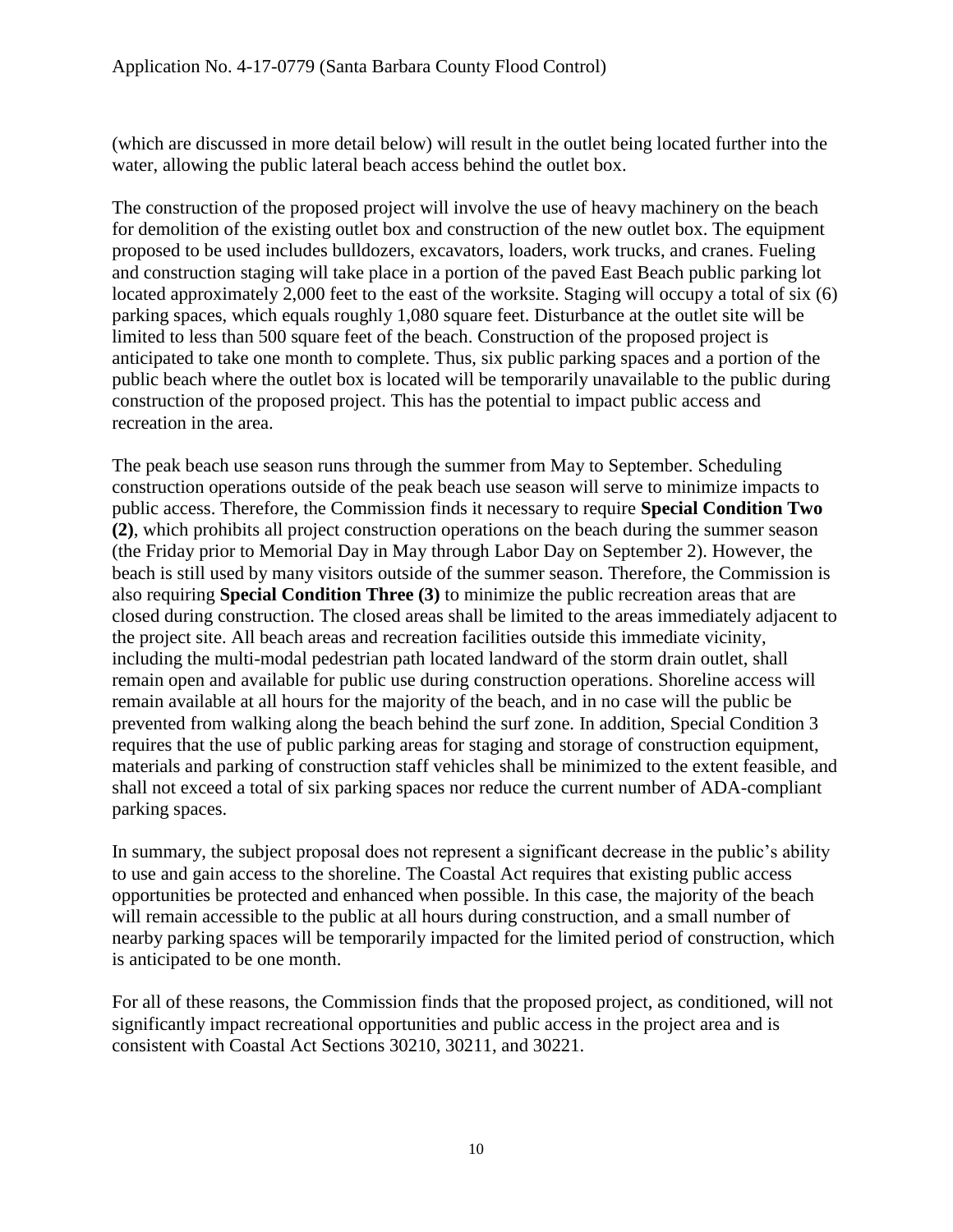#### <span id="page-10-0"></span>**C. MARINE RESOURCES**

Section 30230 of the Coastal Act states:

*Marine resources shall be maintained, enhanced, and where feasible, restored. Special protection shall be given to areas and species of special biological or economic significance. Uses of the marine environment shall be carried out in a manner that will sustain the biological productivity of coastal waters and that will maintain healthy populations of all species of marine organisms adequate for longterm commercial, recreational, scientific, and educational purposes.*

#### Section 30231 of the Coastal Act states:

*The biological productivity and the quality of coastal waters, streams, wetlands, estuaries, and lakes appropriate to maintain optimum populations of marine organisms and for the protection of human health shall be maintained and, where feasible, restored through, among other means, minimizing adverse effects of waste water discharges and entrainment, controlling runoff, preventing depletion of ground water supplies and substantial interference with surface waterflow, encouraging waste water reclamation, maintaining natural vegetation buffer areas that protect riparian habitats, and minimizing alteration of natural streams.*

#### Section 30233 of the Coastal Act states:

- *a) The diking, filling, or dredging of open coastal waters, wetlands, estuaries, and lakes shall be permitted in accordance with other applicable provisions of this division, where there is no feasible less environmentally damaging alternative, and where feasible mitigation measures have been provided to minimize adverse environmental effects, and shall be limited to the following:*
	- *1) New or expanded port, energy, and coastal-dependent industrial facilities, including commercial fishing facilities.*
	- *2) Maintaining existing, or restoring previously dredged, depths in existing navigational channels, turning basins, vessel berthing and mooring areas, and boat launching ramps.*
	- *3) In open coastal waters, other than wetlands, including streams, estuaries, and lakes, new or expanded boating facilities and the placement of structural pilings for public recreational piers that provide public access and recreational opportunities.*
	- *4) Incidental public service purposes, including but not limited to, burying cables and pipes or inspection of piers and maintenance of existing intake and outfall lines.*
	- *5) Mineral extraction, including sand for restoring beaches, except in environmentally sensitive areas.*
	- *6) Restoration purposes.*
	- *7) Nature study, aquaculture, or similar resource dependent activities.*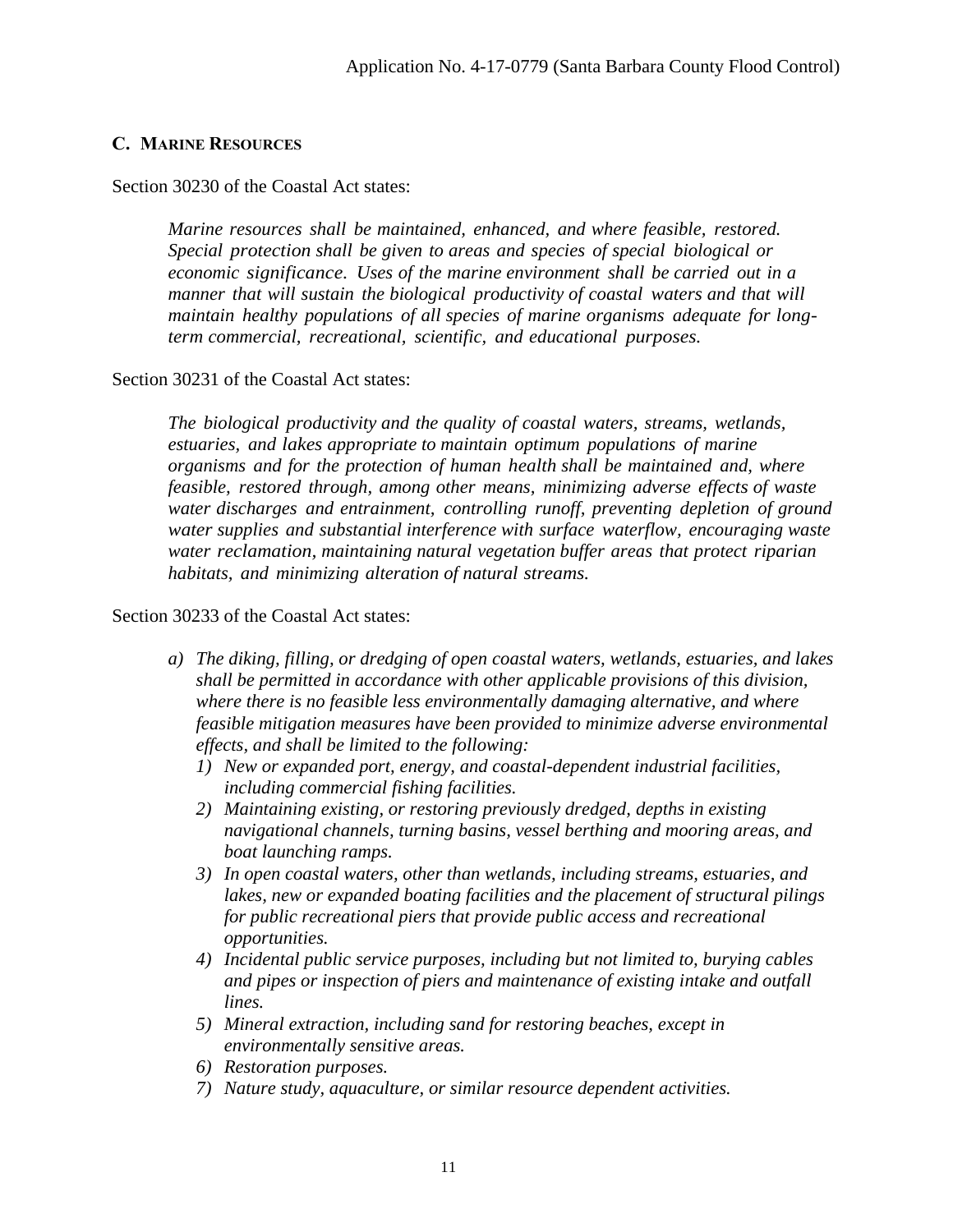- *b) Dredging and spoils disposal shall be planned and carried out to avoid significant disruption to marine and wildlife habitats and water circulation. Dredge spoils suitable for beach replenishment should be transported for these purposes to appropriate beaches or into suitable longshore current systems.*
- *c) In addition to the other provisions of this section, diking, filling, or dredging in existing estuaries and wetlands shall maintain or enhance the functional capacity of the wetland or estuary. Any alteration of coastal wetlands identified by the Department of Fish and Game, including, but not limited to, the 19 coastal wetlands identified in its report entitled, "Acquisition Priorities for the Coastal Wetlands of California", shall be limited to very minor incidental public facilities, restorative measures, nature study, commercial fishing facilities in Bodega Bay, and development in already developed parts of south San Diego Bay, if otherwise in accordance with this division.*
- *d) Erosion control and flood control facilities constructed on watercourses can impede the movement of sediment and nutrients that would otherwise be carried by storm runoff into coastal waters. To facilitate the continued delivery of these sediments to the littoral zone, whenever feasible, the material removed from these facilities may be placed at appropriate points on the shoreline in accordance with other applicable provision of this division, where feasible mitigation measures have been provided to minimize adverse environmental effects. Aspects that shall be considered before issuing a coastal development permit for these purposes are the method of placement, time of year of placement, and sensitivity of the placement area.*

Section 30240 of the Coastal Act states:

- *a) Environmentally sensitive habitat areas shall be protected against a significant disruption of habitat values, and only uses dependent on those resources shall be allowed within those areas.*
- *b) Development in areas adjacent to environmentally sensitive habitat areas and parks and recreation areas shall be sited and designed to prevent impacts which would significantly degrade those areas, and shall be compatible with the continuance of those habitat and recreation areas.*

## **Marine Resources and Water Quality**

Sections 30230 and 30231 of the Coastal Act mandate that marine resources and coastal water quality shall be maintained and where feasible restored, protection shall be given to areas and species of special significance, and that uses of the marine environment shall be carried out in a manner that will sustain biological productivity of coastal waters. Section 30240 of the Coastal Act states that environmentally sensitive habitat areas shall be protected and that development within or adjacent to such areas must be designed to prevent impacts which could degrade those resources.

Construction of the proposed project would involve limited excavation and replacement of sand for the demolition and reconstruction of the concrete storm drain outlet box. Sand would be temporarily cleared from around the outlet, resulting in less than 500 sq. ft. of disturbance. A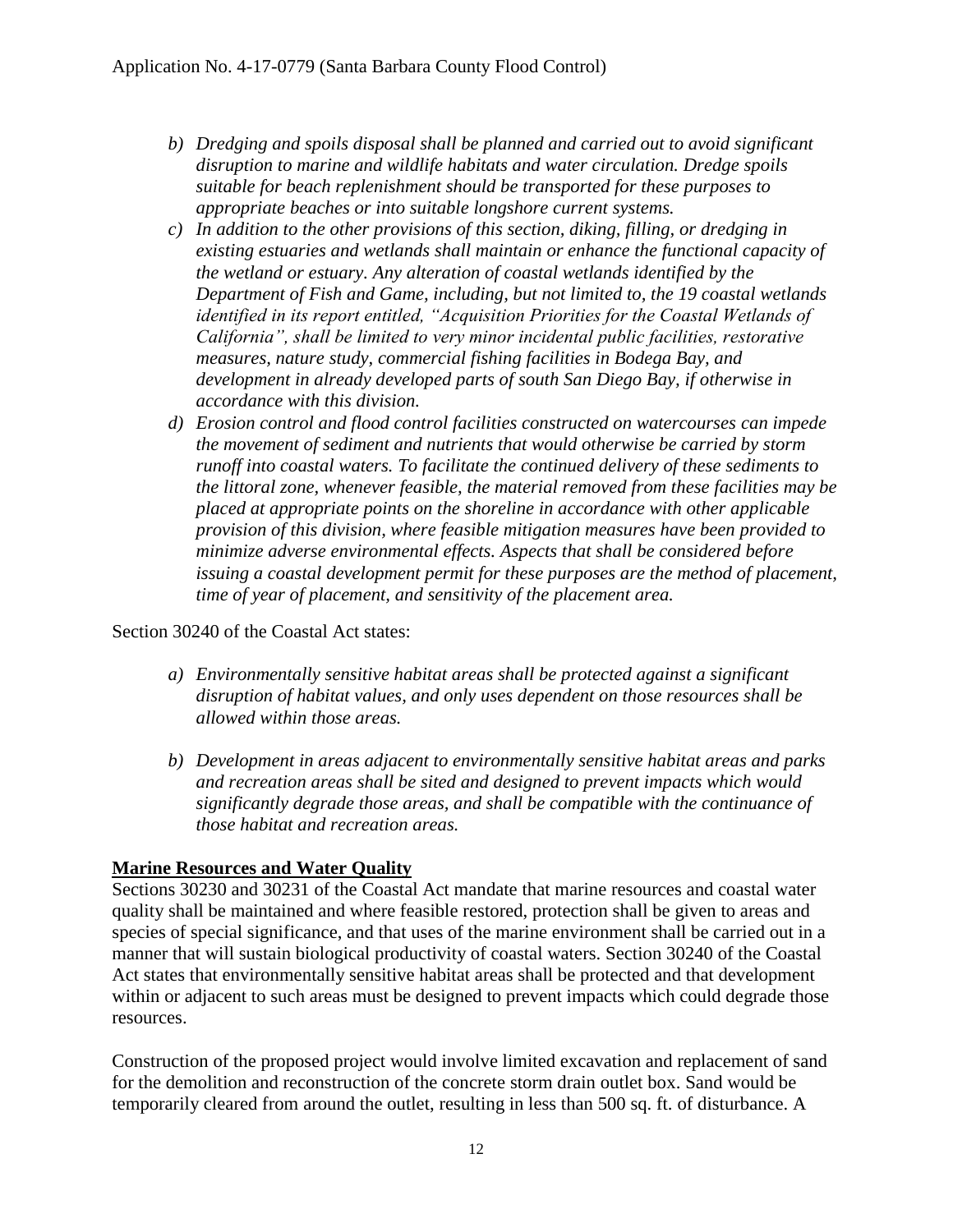temporary sheet pile barrier would then be constructed to keep seawater out of the construction site while the outlet box is replaced. Subsequently, the sheet pile barrier would be removed and any displaced sand around the outlet box would be replaced. The applicant anticipates that heavy equipment, such as a bulldozer, excavator, loader, work truck, and crane, may be used to perform the work. This work would result in a temporary disturbance of the sandy beach and surf zone within a limited area during construction. Construction equipment, materials, and demolition debris could pose a significant hazard if used or stored where subject to wave contact or situated in a manner that creates a hazard for beach users. Storage or placement of construction materials, debris, or waste in a location subject to wave erosion and dispersion or which may be discharged into coastal water via rain would result in adverse impacts upon the marine environment that would reduce the biological productivity of coastal waters. For instance, construction debris entering coastal waters may cover and displace soft bottom habitat. In addition, the use of machinery in coastal water not designed for such use may result in the release of lubricants or oils that are toxic to marine life. Sediment discharged into coastal waters may cause turbidity which can shade and reduce the productivity of eelgrass or kelp beds, as well as reducing foraging avian and marine species' ability to see food in the water column.

As such, this construction activity could increase pollution into the Pacific Ocean if not properly mitigated. To avoid this possibility, the Commission finds that it is necessary to require **Special Condition One (1)** for the implementation of construction Best Management Practices (BMPs). These include: timely removal of construction debris, prevention of fuel or oily waste discharge from heavy machinery, enclosure of construction materials, storage of construction materials away from the intertidal area, and trash and debris collection at the end of each work day. These measures must be incorporated into the proposed project's construction methods to assure that water quality protection is maximized.

Coastal Act Section 30233 states that the filling of open coastal waters shall only be permitted for certain allowed uses, where there is no feasible less environmentally damaging alternative, and where feasible mitigation measures have been provided to minimize adverse environmental effects. The proposed project involves replacing an existing storm drain outlet box of the same dimensions and in the same footprint within the surf zone, the temporary clearance of sand around the existing outlet box, which will be replaced upon completion of reconstruction, and a temporary sheet pile barrier to keep seawater out of the construction site and will be removed at the completion of reconstruction. Thus, the project as proposed does not result in any new fill. Furthermore, Coastal Act Section 30233(a)(4) allows fill for incidental public service purposes such as maintenance of existing intake and outfall lines. The proposed work to replace the outfall box is both incidental and for a necessary public service purpose. There is no feasible less damaging alternative and the recommended special conditions discussed below and the preceding section of this report will mitigate the potential adverse environmental effects of the proposed project. Therefore, the proposed development complies with Section 30233 of the Coastal Act.

### **Sensitive Species and Habitats**

Because the proposed project is located on the beach and within the surf zone, the proposed construction activity has the potential to temporarily impact existing coastal and marine habitats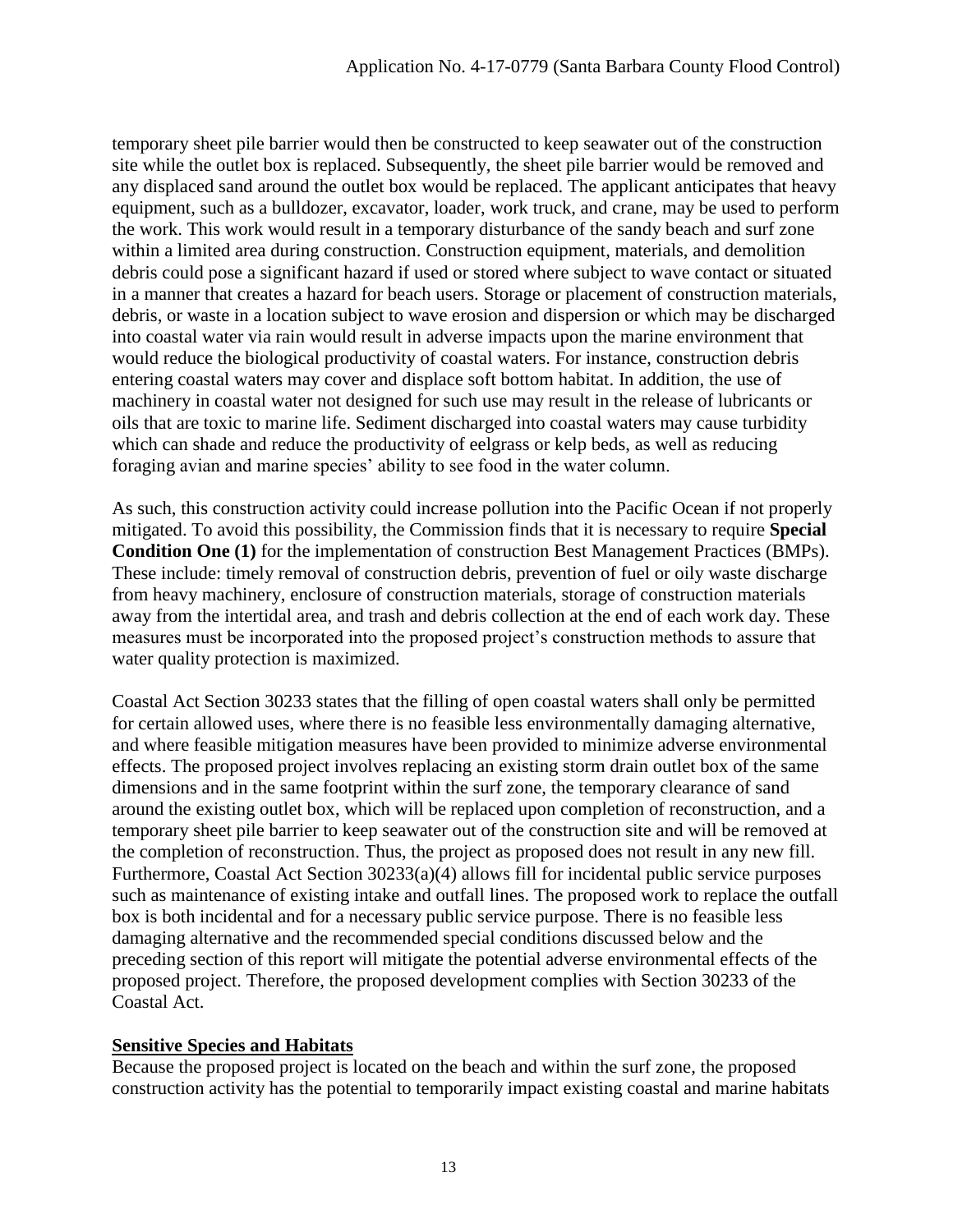that are utilized by sensitive wildlife species. Several sensitive species are expected to be present seasonally in the vicinity of the proposed project. These include California grunion, Western snowy plover, and California least tern. California least tern, a federally endangered bird species, are known to forage along East Beach. East Beach is also designated critical habitat for Western snowy plover, a federally threatened bird species. The breeding season for snowy plovers and least terns along the Pacific coast extends from early March to September. The majority of California's wintering snowy plovers roost and forage in loose flocks on sand spits and dunebacked beaches, with some occurring on urban and bluff-backed beaches. The proposed project has the potential to temporarily displace and disturb these sensitive species during construction operations. The California grunion also spawns on the sandy beaches in the project vicinity immediately following high tides from March to August. The eggs are incubated in the sand until the following series of high tide conditions, approximately 10 to 15 days, when the eggs hatch and are washed into the sea. California grunion is a species of concern due to its unique spawning behavior. Project activities within the intertidal zone may disturb adult grunion during the run period and/or may bury incubating grunion eggs. Thus mitigation measures are necessary to protect these species, pursuant to Coastal Act Sections 30230 and 30240. In order to minimize the potential for adverse impacts on these sensitive species, **Special Condition Two (2)** has been required to restrict the timing of construction so that all project operations are prohibited between March 1 and September 2. This period between March and September encompasses the primary spawning season for grunion, as well as the nesting seasons for snowy plovers and least terns. Special Condition 2 also requires that all work shall take place during daylight hours, and lighting of the beach is prohibited.

Furthermore, to ensure that any potential disturbance to sensitive species from construction activities is minimized, **Special Condition Four (4)** requires that a qualified environmental resource specialist conduct pre-construction surveys and monitor ongoing construction activities to determine whether any sensitive species are present. In the event that any sensitive wildlife species are present on the project site, no construction activities shall occur until any and all sensitive species have left the project area or its vicinity, to ensure adverse effects to such resources are avoided. This condition also calls for all project activities to cease in the event that the environmental resource specialist encounters any breach in permit compliance or any unforeseen impacts to sensitive species or habitats. If significant impacts or damage occur to sensitive species or sensitive habitat, the applicant shall be required to submit a revised or supplemental restoration program to adequately mitigate such impacts. The revised, or supplemental, program is required to be processed as an amendment to this coastal development permit.

In addition, to ensure that construction material, debris or other waste associated with the project activities do not have any significant negative impacts on sensitive species, **Special Condition One (1)** require Construction Best Management Practices and the removal of any excavated material from the project site. Special Condition 1 requires that the limits of the work areas and staging areas shall be delineated in cooperation with a qualified biologist, limiting the potential area affected by construction and ensuring that all environmentally sensitive habitats adjacent to construction areas are avoided during construction. All vehicles, equipment and materials stockpiles shall be restricted to pre-established work areas and haul routes and to established or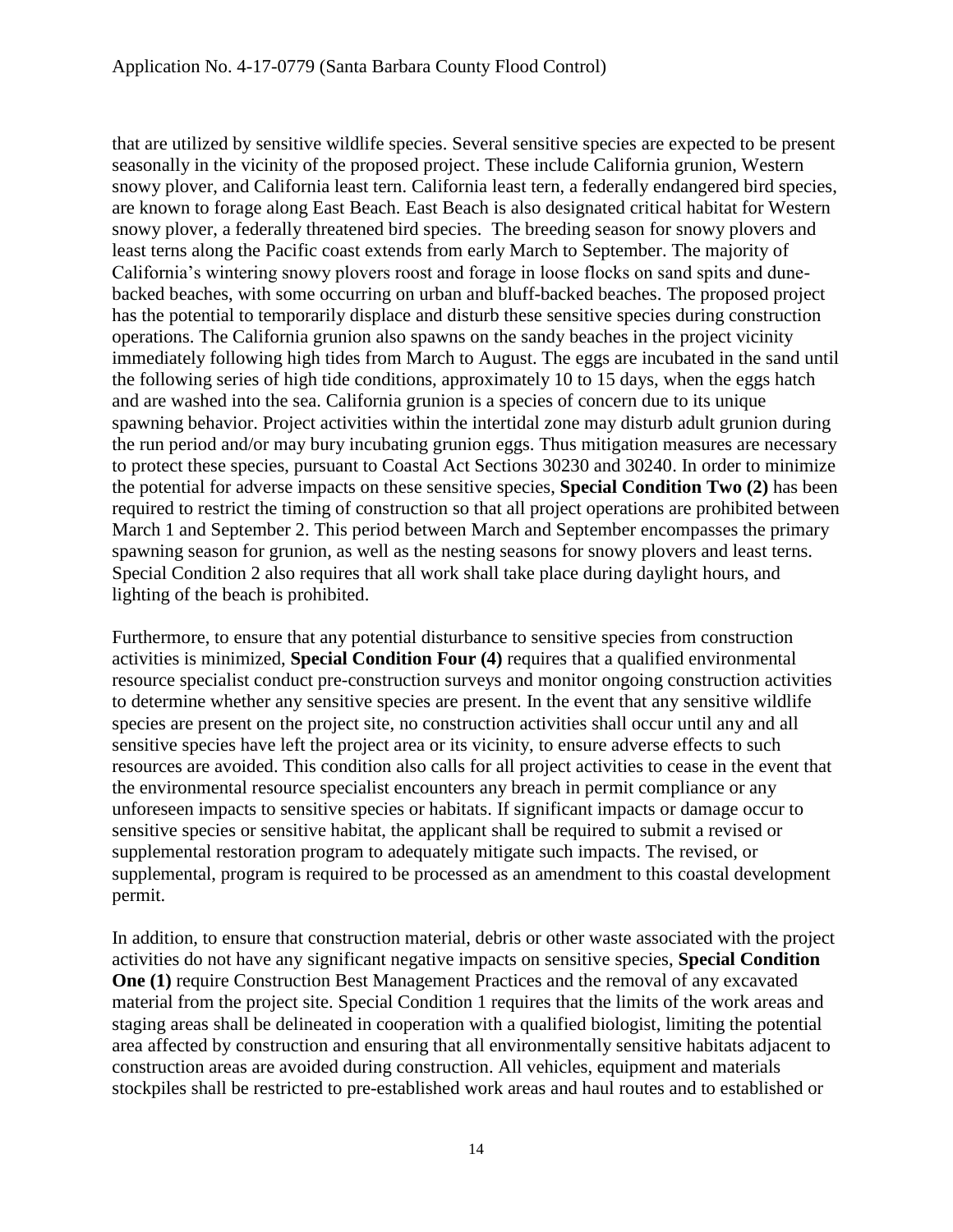designated staging areas. Clearing shall be limited to the minimal footprint necessary and for the shortest time necessary to avoid impact to sensitive habitat and coastal waters. Further, construction equipment and vehicles shall remain as high on the upper beach as possible and avoid contact with ocean waters and intertidal areas to the maximum extent feasible during construction, and disturbance to beach wrack shall also be minimized to the maximum extent feasible. All excavated beach sand is also required to be redeposited on the beach and graded to natural beach contours at the end of construction.

Through the implementation of these special conditions, any potential for adverse impacts to marine and biological resources from the proposed project will be minimized. Therefore, the Commissions finds that the proposed project, as conditioned, is consistent with Coastal Act Sections 30230, 30231, 30233, and 30240.

## <span id="page-14-0"></span>**D. SHORELINE DEVELOPMENT AND HAZARDS**

Section 30253 of the Coastal Act states:

*New development shall do all of the following:*

- *a) Minimize risks to life and property in areas of high geologic, flood, and fire hazard.*
- *b) Assure stability and structural integrity, and neither create nor contribute significantly to erosion, geologic instability, or destruction of the site or surrounding area or in any way require the construction of protective devices that would substantially alter natural landforms along bluffs and cliffs.*
- *c) Be consistent with requirements imposed by an air pollution control district or the State Air Resources Board as to each particular development.*
- *d) Minimize energy consumption and vehicle miles traveled.*
- *e) Where appropriate, protect special communities and neighborhoods that, because of their unique characteristics, are popular visitor destination points for recreational uses.*

Section 30253 of the Coastal Act mandates that new development provide for geologic stability and integrity, and minimize risks to life and property in areas of high geologic, flood, and fire hazard. The Santa Barbara coast has been subject to substantial damage as a result of storm and flood occurrences, geological failures, and firestorms. Therefore, it is necessary to review the proposed project and project site against the area's known hazards. Developments located in or near the ocean have the potential for damage caused by wave energy. The proposed project is located entirely within the surf zone, and is therefore especially susceptible to flooding and/or wave damage from storm waves and storm surge conditions.

The existing outlet structure has been in operation in its current location for over 40 years. During that time, the harsh conditions of the marine environment have degraded the concrete of the outlet box, but have not significantly damaged the remainder of the outlet structure landward of the outlet box or impacted the overall functionality of the storm drain system. The proposed project is to replace the damaged outlet box in the same dimensions and footprint, and the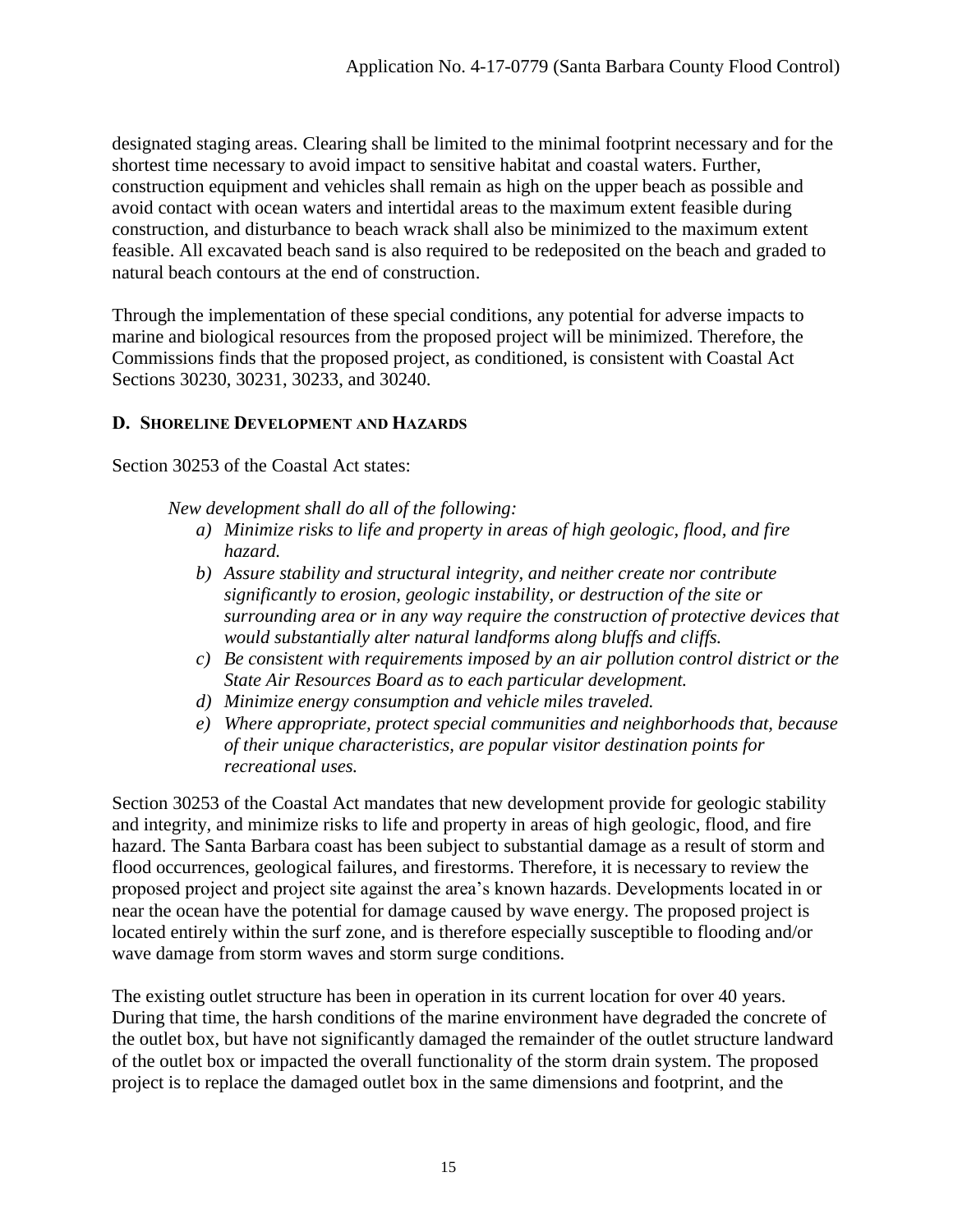anticipated design life for the reconstructed outlet structure is 50 years. Thus, the development is expected to be reasonably safe from coastal hazards in the area.

There is no evidence that the outlet's existence has contributed to increased coastal hazards or altered the natural shoreline processes of the beach over the past 40 years. By replacing the outlet box in the same location, the risk of creating hazards or altering shoreline processes in the future is minimized. The outlet structure is not expected to cause any net accretion or erosion of sand, or change wave energy dynamics along the shoreline.

### **Sea Level Rise**

Sea level has been rising for many years. As an example in the Santa Monica Bay area, the historic rate of sea level rise, based on tide gauge records, has been 1.8 mm/yr. or about 7 inches per century<sup>1</sup>. In the past century, average global temperature has increased by about  $0.8^{\circ}$ C (1.4°F), and average global sea level has increased by 7 to 8 in (17 to 21 cm) (IPCC 2013). Sea level at the San Francisco tide gauge has risen 8 in (20 cm) over the past century, and recent reports developed by the California Ocean Protection Council (OPC) project that by the year 2100, sea levels may rise by approximately 3.1 to 6.6 feet in the area near the project site, with the potential for rapid ice loss to result in an extreme scenario of 10.2 feet of sea level rise (Griggs et al., 2017; OPC 2018). Recent observations of sea level along parts of the California coast have shown some anomalous trends, however; there is a growing body of evidence that there has been a slight increase in global temperature and that an accelerated rate of sea level rise can be expected to accompany this increase in temperature.

The State of California has undertaken significant research to understand how much sea-level rise to expect over this century and to anticipate the likely impacts of such sea-level rise. In 2013, the Ocean Protection Council (OPC) adopted the National Research Council (NRC) report, "Sea-Level Rise for the Coasts of California, Oregon, and Washington: Past Present and Future", as best available science for the State of California, and recommended in its 2013 State Sea Level Rise Guidance that state agencies and others use these projections in their planning processes. The Coastal Commission also adopted the NRC report as best available science its 2015 Sea-level Rise Policy Guidance. Two subsequent OPC reports have updated the best available science, including the Rising Seas in California: An Update on Sea-Level Rise Science, released in April 2017 by a working group of OPC's Science Advisory team, and the State of California Sea Level-Rise Guidance: 2018 Update. The OPC's most recent projections in its statewide sea-level rise guidance is that in this area sea levels may rise between 1.7 and 3.3 feet by the year 2070 (the anticipated duration of the proposed project), though there is a risk of much more significant sea-level rise depending on various uncertainties, including the dynamics of ice sheet loss. The projection is given in a range largely because climate models that predict future climate conditions include inherent uncertainties stemming from uncertainties about the climate system, which in an area of developing science. Additionally, researchers cannot know exactly how much greenhouse gases we will continue to emit over the coming decades – large-scale curtailment of greenhouse gas emissions would keep sea-level rise towards the lower end of the projections, while business as usual emissions scenarios would result in the higher end of the

 $\overline{a}$ <sup>1</sup> Lyles, S.D., L.E. Hickman and H.A. Debaugh (1988) *Sea Level Variations for the United States 1855 – 1986.* Rockville, MD: National Ocean Service.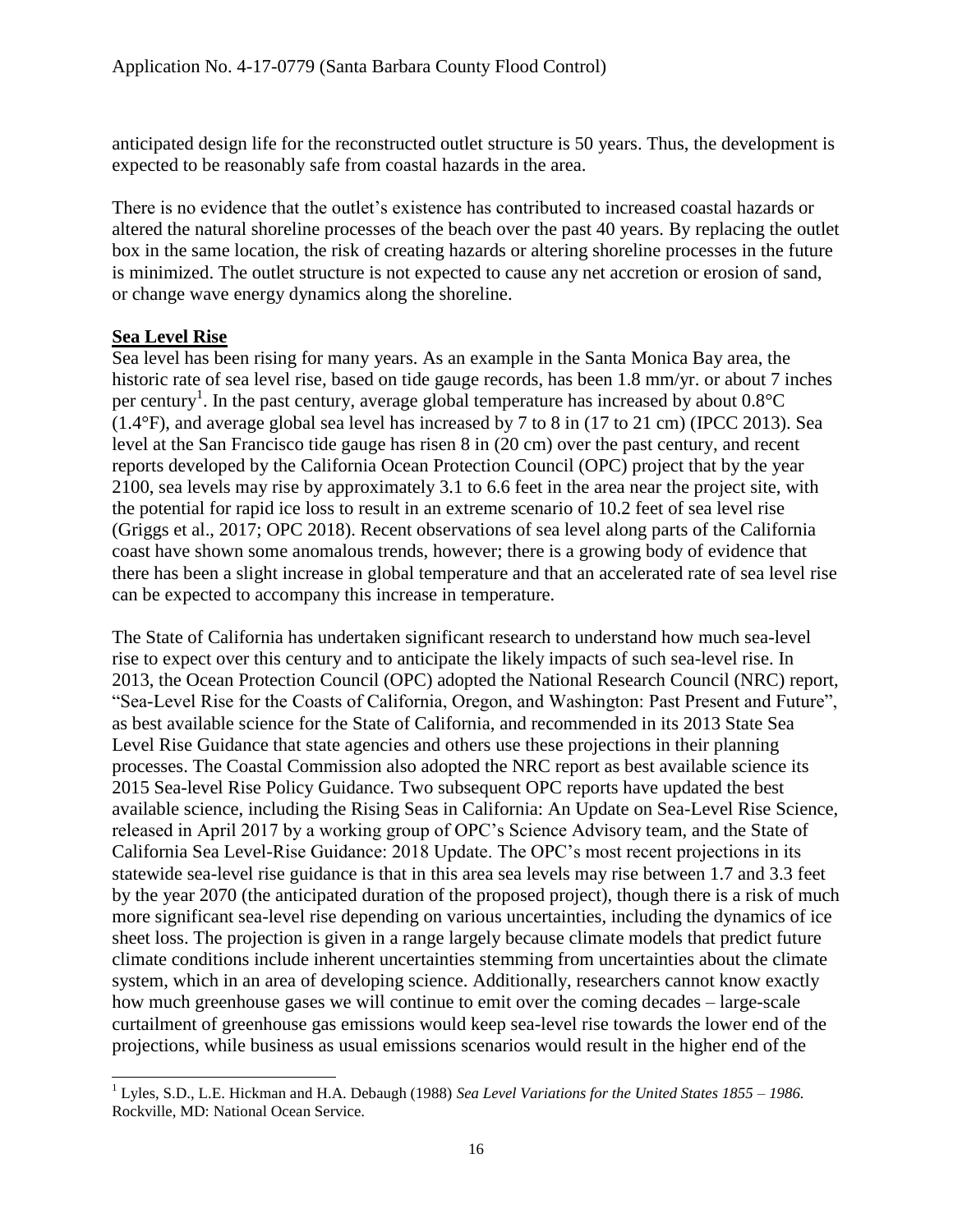projections. Because the world has continued along the "business as usual" scenario (and data suggests temperatures and sea-level rise are tracking along the higher projections), the Coastal Commission Sea Level Rise Guidance relies on projections associated with this "business as usual" emission scenario. The OPC has also recommended that medium/high risk aversion be used to inform decision-making for less adaptive, more vulnerable projects or populations that will experience medium to high consequences as a result of underestimating sea-level rise and lower ability to adapt. In the case of the proposed project, this means looking at 3.3 feet of sea level rise over the 50-year anticipated life of the replaced outlet box.

As our understanding of sea-level rise continues to evolve, it is possible that sea-level rise projections will continue to change as well (as evidenced by the recent updates to best available science). While uncertainty will remain with regard to exactly how much sea-levels will rise and when, the direction of sea-level change is clear and it is critical to continue to assess sea-level rise vulnerabilities when planning for future development. Importantly, maintaining a precautionary approach that considers high or even extreme sea-level rise rates and includes planning for future adaptation will help ensure that decisions are made that will result in a resilient coastal California.

On the California coast, the effect of a rise in sea-level will be the landward migration of the intersection of the ocean with the shore, which will result in increased flooding, erosion, and storm impacts to coastal areas. On a relatively flat beach, with a slope of 40:1, a simple geometric model of the coast indicated that every centimeter of sea-level rise will result in a 40 cm landward movement of the ocean/beach interface. For fixed structures on the shoreline, such as a seawall, an increase in sea-level will increase the inundation of the structure. More of the structure will be inundated or underwater than is inundated now and the portions of the structure that are now underwater part of the time will be underwater more frequently.

Accompanying this rise in sea-level will be an increase in wave heights and wave energy. Along much of the California coast, the bottom depth controls the nearshore wave heights, with bigger waves occurring in deeper water. Since wave energy increases with the square of the wave height, a small increase in wave height can cause a significant increase in wave energy and wave damage. Combined with the physical increase in water elevation, a small rise in sea-level can expose previously protected back shore development to increased wave action, and those areas that are already exposed to wave action will be exposed more frequently, with higher wave forces. Structures that are adequate for current storm conditions may not provide as much protection in the future.

In evaluating the design of the proposed project with respect to sea level rise, alternative locations for the outlet structure were considered. Moving the outlet further landward would delay the potential impacts of sea level rise, as it would likely increase the elevation of the structure. However, this would change the pressure dynamics of the entire system, and could necessitate reconstructing a larger portion of the storm drain system. Thus reconstructing the outlet in the same location minimizes the total portion of the drain system that will be affected. Furthermore, moving the outlet further landward now would remove it from the surf zone until a significant amount of sea level rise occurred. During the time the outlet would be outside the surf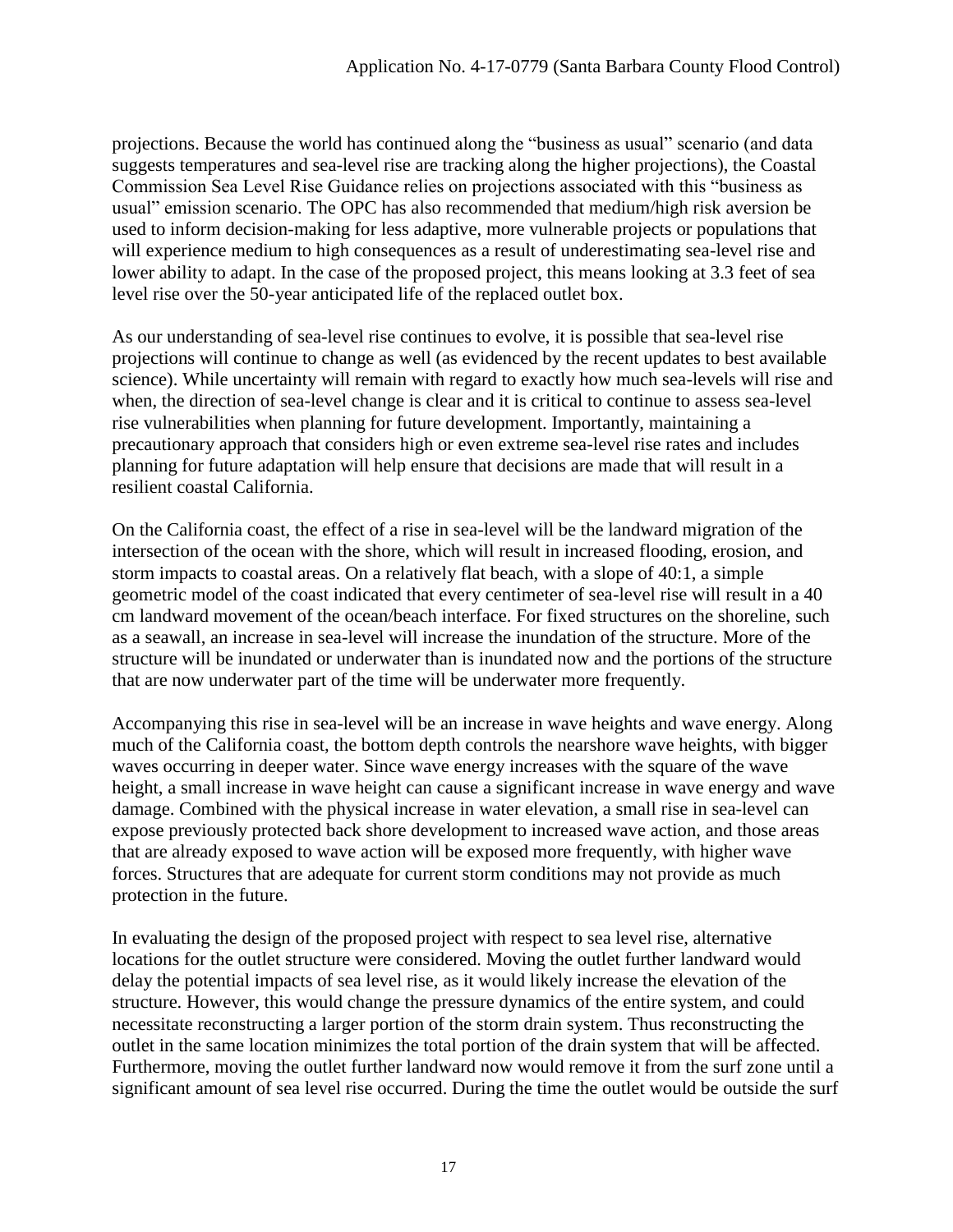zone, its functionality would be impaired. As mentioned above, the outlet structure is specifically designed to operate within the surf zone, as it depends on wave-induced erosion to assist in opening the flap gate and keeping it open. Finally, moving the outlet further landward would limit public access, especially when the outlet gate is open and water is being actively discharged.

As described above, this storm drain system relies on pressure to function. The system is designed so that pressures of at least 20 feet of head above the elevation of the outlet structure can build up without adversely affecting the storm drain's function. The existing outlet structure has a current elevation of 0.29 feet below mean sea level. In its current configuration, it is estimated that the existing flap gate will open as long as backpressure can exceed the sea water surface elevation by at least two feet of head. This means that the sea water surface elevation would need to be over 17.5 feet above the outlet structure to have any operational effect on the storm drain. Within the 50-year lifespan of the project, the upper prediction of sea level rise is 3.3 feet. This would put the outlet structure at approximately 3.6 feet below mean sea level, which is much less than the 17.5 feet that would be necessary to affect the system. Thus, the functionality of the proposed project will not be adversely impacted by anticipated sea level rise during its design life expectancy.

The Coastal Act recognizes that any beachfront development may still involve the taking of some risk with respect to coastal hazards. The Commission finds that due to the possibility of high waves, storm surges, erosion, and flooding, the applicant must assume these risks as conditions of approval. Because the risk of harm cannot be completely eliminated, the Commission requires the applicant to waive any claim of liability against the Commission for damage to life or property which may occur as a result of the permitted development, as detailed in **Special Condition Five (5)**. The applicant's Assumption of Risk, Waiver of Liability and Indemnity, when executed and recorded on the property deed, will show that the applicant is aware of and appreciates the nature of the hazards which exist on the site, and that may adversely affect the stability or safety of the proposed development. **Special Condition Five (5)** also requires the applicant: to assume the risks to the applicant and the property that is the subject of this permit of injury and damage from such hazards in connection with this permitted development; to unconditionally waive any claim of damage or liability against the Commission, its officers, agents, and employees for injury or damage from such hazards; and to indemnify and hold harmless the Commission, its offers, agents, and employees with respect to the Commission's approval of the project against any and all liability, claims, demands, damages, costs (including costs and feed incurred in defense of such claims), expenses, and amounts paid in settlements arising from any injury or damage due to such hazards.

Therefore, the Commission finds that the proposed project, as conditioned, is consistent with Coastal Act Section 30253.

## <span id="page-17-0"></span>**E. CALIFORNIA ENVIRONMENTAL QUALITY ACT**

Section 13096(a) of the Commission's administrative regulations requires Commission approval of a Coastal Development Permit application to be supported by a finding showing the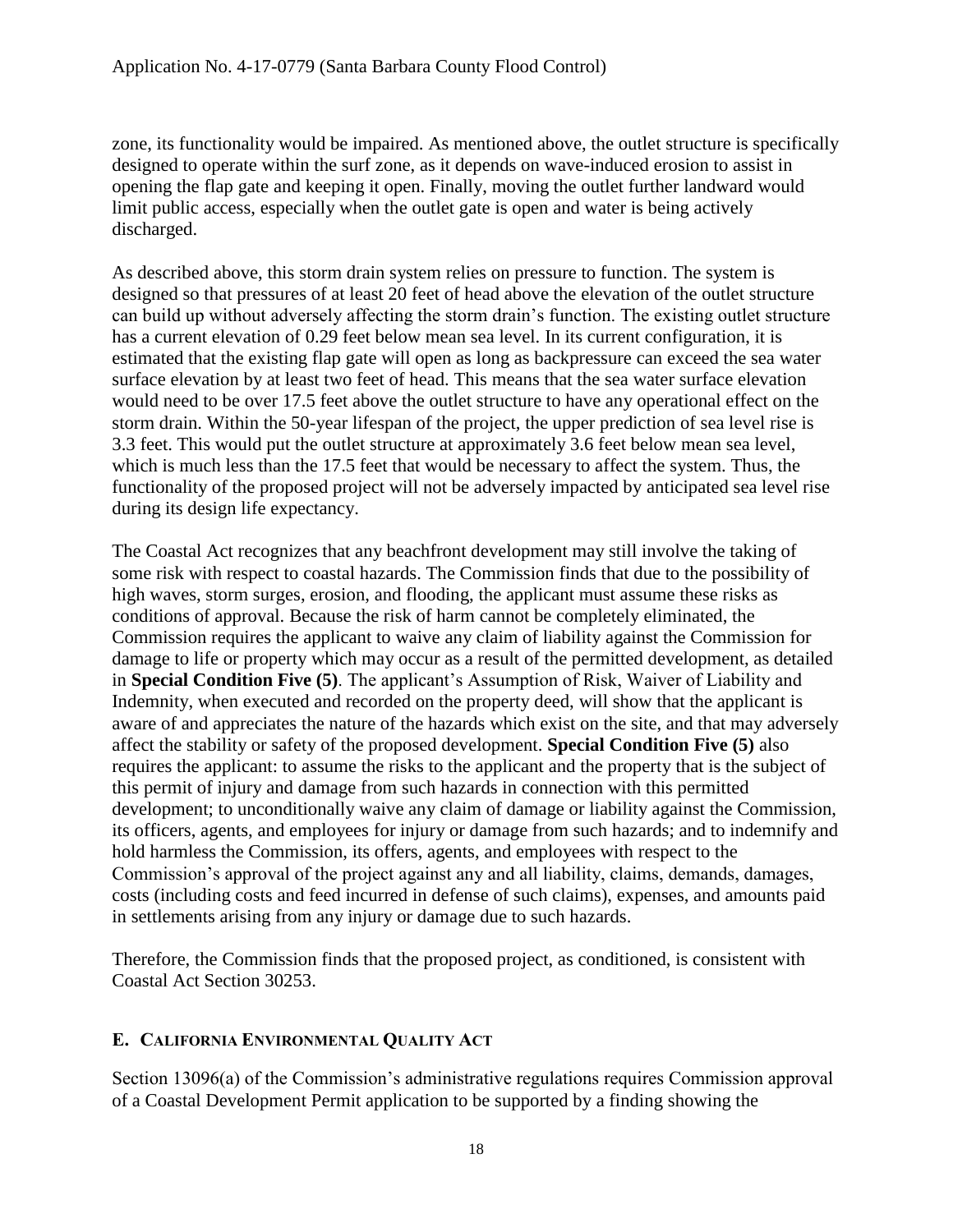application, as conditioned by any conditions of approval, to be consistent with any applicable requirements of the California Environmental Quality Act (CEQA). Section 21080.5(d)(2)(A) of CEQA prohibits a proposed development from being approved if there are feasible alternatives or feasible mitigation measures available which would substantially lessen any significant adverse effect that the activity may have on the environment.

The Commission incorporates its findings on Coastal Act consistency at this point as if set forth in full. These findings address and respond to any public comments regarding potential significant adverse environmental effects of the project that were received prior to preparation of the staff report. As discussed in detail above, the proposed project, as conditioned, is consistent with the policies of the Coastal Act. Feasible mitigation measures, which will minimize all adverse environmental effects, have been required as special conditions. As conditioned, there are no feasible alternatives or feasible mitigation measures available, beyond those required which would substantially lessen any significant adverse impact that the activity may have on the environment. Therefore, the Commission finds that the proposed project, as conditioned to mitigate the identified impacts, is consistent with the requirements of the Coastal Act and CEQA.